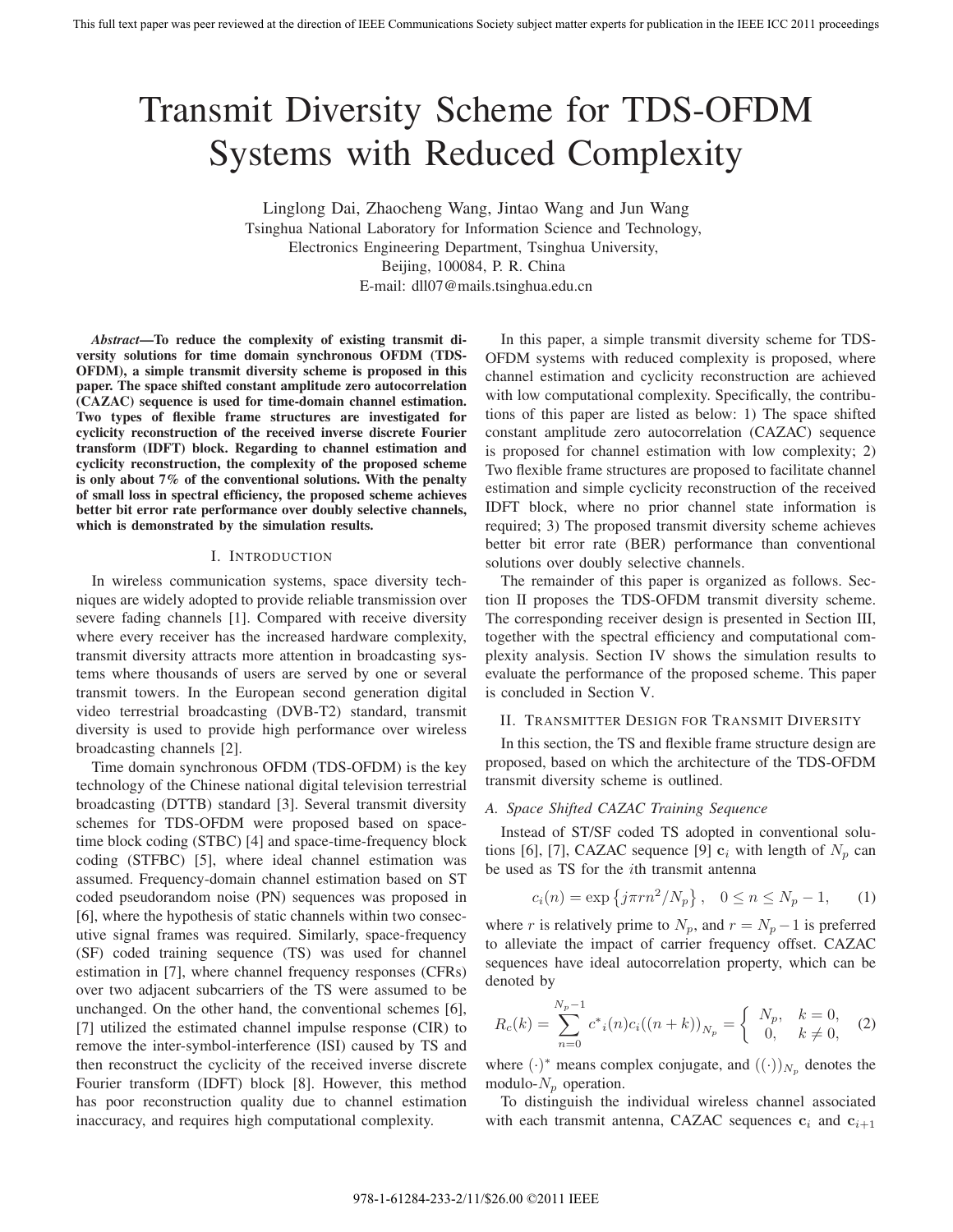

Fig. 1. Frame structures for TDS-OFDM transmit diversity schemes: (a) Conventional frame structure based on ST/SF coded TS with cyclic prefix (CP); (b) Proposed type 1: same postfix based frame structure (SPFS); (c) Proposed type 2: alternate postfix based frame structure (APFS).

for the adjacent *i*th and  $(i + 1)$ th transmit antennas have a constant shift of  $K$  symbols, which can be defined by

$$
c_{i+1}(n) = [c_i(K), c_i(K+1), ..., c_i(N_p-1), c_i(0), ..., c_i(K-1)].
$$
\n(3)

## *B. Frame Structure for Block Transmission*

The frame structure of the conventional solutions [6], [7] based on ST/SF coded TS is shown in Fig. 1 (a). Similar to the dual PN-sequence padding scheme [3], The TS is protected by its cyclic prefix (CP) to absorb ISI from previous IDFT block. As shown in Fig. 1 (b) and (c) respectively, two types of flexible frame structures are proposed to enable TDS-OFDM transmit diversity scheme with low complexity. Without the loss of generality, the transmit antenna number  $N_T$  is assumed to be 2.

The basic block transmission unit for the proposed scheme is the superframe. Each superframe is composed of one CAZAC based preamble and M subframes. M could be adaptively adjusted according to the coherent time of the wireless channel. For example, lower Doppler spread leads to larger M, whereby higher spectral efficiency will be achieved, and vice versa. The mth subframe from the ith transmit antenna is consists of the IDFT block  $\mathbf{x}_{i,m}$  with length of  $N$  and the postfix with length of  $K$ . Specifically, two types of frame structures are provided:

- 1) Type 1: *Same postfix based frame structure (SPFS)*. As shown in Fig. 1 (b), the preamble is consisted of one CAZAC sequence  $\mathbf{c}_i$  and its postfix  $\mathbf{c}_{i,1}$ , which is the second half of  $c_i$ . In the following M subframes, every **IDFT** block is following by the same postfix  $c_{i,1}$ . In this case, M could be an arbitrary number;
- 2) Type 2: *Alternate postfix based frame structure (APFS)*. As shown in Fig. 1 (c), the preamble is just the CAZAC sequence, which can be divided into two halves, namely, the first half  $c_{i,0}$  and the second half  $c_{i,1}$ . In the following  $M$  subframes, each subframe alternatively chooses  $c_{i,0}$  and  $c_{i,1}$  as its postfix. The postfix of the

last subframe should be  $c_{i,1}$ . Normally,  $M = uN_T$  is required, where  $u$  is a positive integer.

SPFS and APFS can also be used for single-carrier block transmission.

# *C. Transmit Diversity Scheme for TDS-OFDM*

Based on the proposed TS and frame structures, the transmit diversity scheme for TDS-OFDM system is shown in Fig. 2. Without the loss of generality, we focus on the system with two transmit antennas (denoted by Tx 1 and Tx 2, respectively) and one receive antenna (denoted by Rx).

At the transmitter, the space-frequency block coding (SFBC) similar to the Alamouti scheme [1] is applied to the input data. After IDFT block, the space shifted CAZAC sequences are used to construct the superframe signals as shown in Fig. 1 (b) or (c) for transmission via Tx 1 and Tx 2.

The multi-path CIR between the ith transmit antenna and the receive antenna in the mth subframe is denoted by  $h_{i,m}$ , whose maximum delay spread  $L$  is assumed to be not larger than the postfix length in SPFS and APFS, i.e.,  $L \leq K$ . The received IDFT block  $y_m$  in the mth subframe is given by

$$
\mathbf{y}_{m} = \sum_{i=0}^{1} \mathbf{y}_{i,m} + \mathbf{w}_{m} = \sum_{i=0}^{1} \mathbf{x}_{i,m} * \mathbf{h}_{i,m} + \mathbf{w}_{m}, \quad (4)
$$

where  $y_{i,m}$  denotes the response of the transmitted IDFT block  $\mathbf{x}_{i,m}$  passing through the channel  $\mathbf{h}_{i,m}$ ,  $*$  is the linear convolution operator, and  $w_m$  is the additive white Gaussian noise (AWGN) with zero mean and the variance of  $\sigma^2$ .

At the receiver, the received CAZAC sequences and the corresponding local CAZAC sequences are used for channel estimation. The proposed frame structure is utilized to reconstruct the cyclicity of the received IDFT block with low complexity. The following space-frequency decoding can restore the transmitted data with diversity gain.

#### III. RECEIVER DESIGN FOR TRANSMIT DIVERSITY

Channel estimation and cyclicity reconstruction algorithms at the receiver are proposed in this section. The performance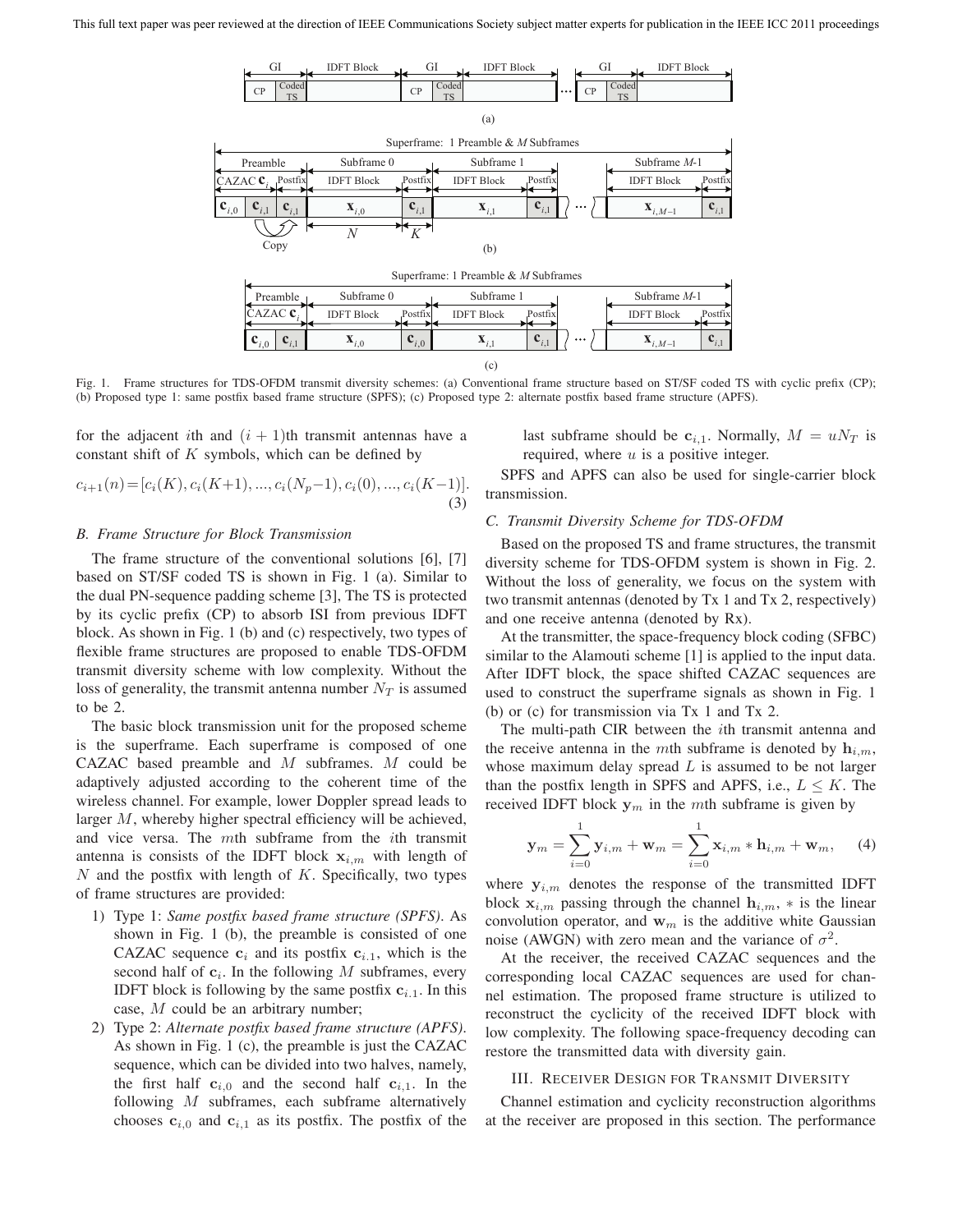

Fig. 2. Proposed transmit diversity scheme for TDS-OFDM system.

of the proposed transmit diversity scheme is also analyzed.

transform (IFFT) as below

# *A. Channel Estimation*

In both SPFS and APFS, the postfix of the last subframe belonging to the previous superframe naturally acts as the CP of the CAZAC sequence in the preamble. Assuming that channel is quasi-static during one superframe [10], the received CAZAC sequence **d** takes the form.

$$
\mathbf{d} = \sum_{i=0}^{1} \mathbf{d}_i + \mathbf{w} = \sum_{i=0}^{1} \mathbf{c}_i \otimes \mathbf{h}_{i,m} + \mathbf{w},
$$
 (5)

where ⊗ denotes the circular convolution, and **w** is the AWGN.

CIR estimate  $\hat{\mathbf{h}}^{(j)}$  in the *j*th superframe can be achieved by circular convolution between one local CAZAC sequence **c**<sup>0</sup> with the received sequence **d** as below

$$
\widehat{\mathbf{h}}^{(j)} = \mathbf{c}_0 \otimes \mathbf{d} = \mathbf{c}_0 \otimes \left( \sum_{i=0}^1 \mathbf{c}_i \otimes \mathbf{h}_{i,m} + \mathbf{w} \right) \tag{6}
$$
\n
$$
= N_p \left( \mathbf{h}_{0,m} + \mathbf{h}_{1,m} \delta[n - K] \right) + \mathbf{w}',
$$

where  $\delta(n)$  denotes the Kronecker delta function,  $\mathbf{w}' = \mathbf{c}_0 \otimes \mathbf{w}$ is the noise term whose statistical properties are the same as **w**. Notice that the perfect autocorrelation of the CAZAC sequence denoted by (2) is used, e.g.,  $\mathbf{c}_0 \otimes \mathbf{c}_1 = N_p \delta(n-K)$ . Intuitively,  $h_{1,m}$  is shifted by K symbols in the time dimension. If  $L-1 \leq$ K and  $N_p \ge K + L - 1$ , the CIR estimates  $\{\hat{\mathbf{h}}_{i,m}\}_{i=0}^1$  can be directly extracted from  $\mathbf{h}^{(j)}$ .

The expectation of the channel estimation error is

$$
Mean = \frac{1}{N_p} E\left(\widehat{\mathbf{h}}_{i,m} - \mathbf{h}_{i,m}\right) = \frac{1}{N_p} E\left(\mathbf{c}_0 \otimes \mathbf{w}\right) = 0, \tag{7}
$$

where  $E(\cdot)$  is the expectation operator. The mean squared error (MSE) of the channel estimation error is

$$
MSE = \frac{1}{N_p} E \left\{ \left( \hat{\mathbf{h}}_{i,m} - \mathbf{h}_{i,m} \right)^H \left( \hat{\mathbf{h}}_{i,m} - \mathbf{h}_{i,m} \right) \right\}
$$
  
=  $\frac{1}{N_p} E \left\{ |\mathbf{c}_0 \otimes \mathbf{w}_m|^2 \right\} = \frac{\sigma^2}{P_s} = \frac{1}{\lambda},$  (8)

where  $(\cdot)^H$  denotes the Hermitian transpose,  $P_s$  is the transmitted signal power, and  $\lambda \triangleq P_s/\sigma^2$  is the averaged signalto-noise ratio (SNR).

To reduce the complexity, the time-domain circular correlation in (6) can also be implemented by inverse fast Fourier

$$
\widehat{\mathbf{h}}^{(j)} = IFFT\left(\frac{FFT(\mathbf{d})}{FFT(\mathbf{c}_0)}\right),\tag{9}
$$

where  $FFT(\mathbf{c}_0)$  can be pre-stored at the receiver. Thus only one FFT module and one IFFT module are required.

When the channel is varying fast, the following lowcomplexity linear interpolation can be used

$$
\widehat{\mathbf{h}}_{m}^{(j)} = \widehat{\mathbf{h}}^{(j)} + \frac{2m+1}{2M} \left( \widehat{\mathbf{h}}^{(j+1)} - \widehat{\mathbf{h}}^{(j)} \right), \quad 0 \le m \le M - 1 , \tag{10}
$$

where  $\widehat{\mathbf{h}}_m^{(j)}$  is the interpolated CIR for the *mth* subframe. Then  ${\hat{\mathbf{h}}}_{i,m}^{j}$  $\}_{i=0}^{1}$  can be extracted from  $\hat{\mathbf{h}}_{m}^{(j)}$  instead of  $\hat{\mathbf{h}}^{(j)}$ .

# *B. Cyclicity Reconstruction*

To reduce the complexity of the ISI removal based cyclcity reconstruction in conventional solutions [6], [7], the proposed frame structure can be used. Without the loss of generality, we take SPFS as an example, since the similar procedure could be applied to APFS.

The received mth subframe transmitted from the ith transmit antenna is denoted by  $\mathbf{r}_{i,m} \triangleq \{r_{i,m}(n)\}_{n=0}^{N+K-1}$ , and the received preamble is presented as  $\mathbf{r}_{i,0} \triangleq \{r_{i,0}(n)\}_{n=0}^{N_p + K - 1}$ . The joint cyclicity reconstruction of the received IDFT block can be achieved by the following one step add-subtract operation

$$
y'_{m}(n) = \begin{cases} \sum_{i=0}^{1} \left[ r_{i,m}(n) + r_{i,m}(n+N) - r_{i,0}(n+N_{p}) \right], 0 \leq n \leq K-1, \\ \sum_{i=0}^{1} r_{i,m}(n), & K \leq n \leq N-1. \end{cases}
$$
\n(11)

If the wireless channel is quasi-static during one superframe, the "tails" caused by the postfixes in the preamble and the mth subframe due to multi-path effect could be assumed to be the same [3]. Therefore,  $(11)$  leads to

$$
y'_{m}(n) = \sum_{i=0}^{1} y'_{i,m}(n), \quad 0 \le n \le N - 1 \quad , \tag{12}
$$

where

$$
y'_{i,m}(n) = \begin{cases} y_{i,m}(n+N) + y_{i,m}(n), & 0 \le n < K - 1, \\ y_{i,m}(n), & K \le n \le N - 1. \end{cases}
$$
(13)

The proposed joint cyclicity reconstruction method without ISI removal is applicable to any transmit antenna number scenarios with unchanged complexity.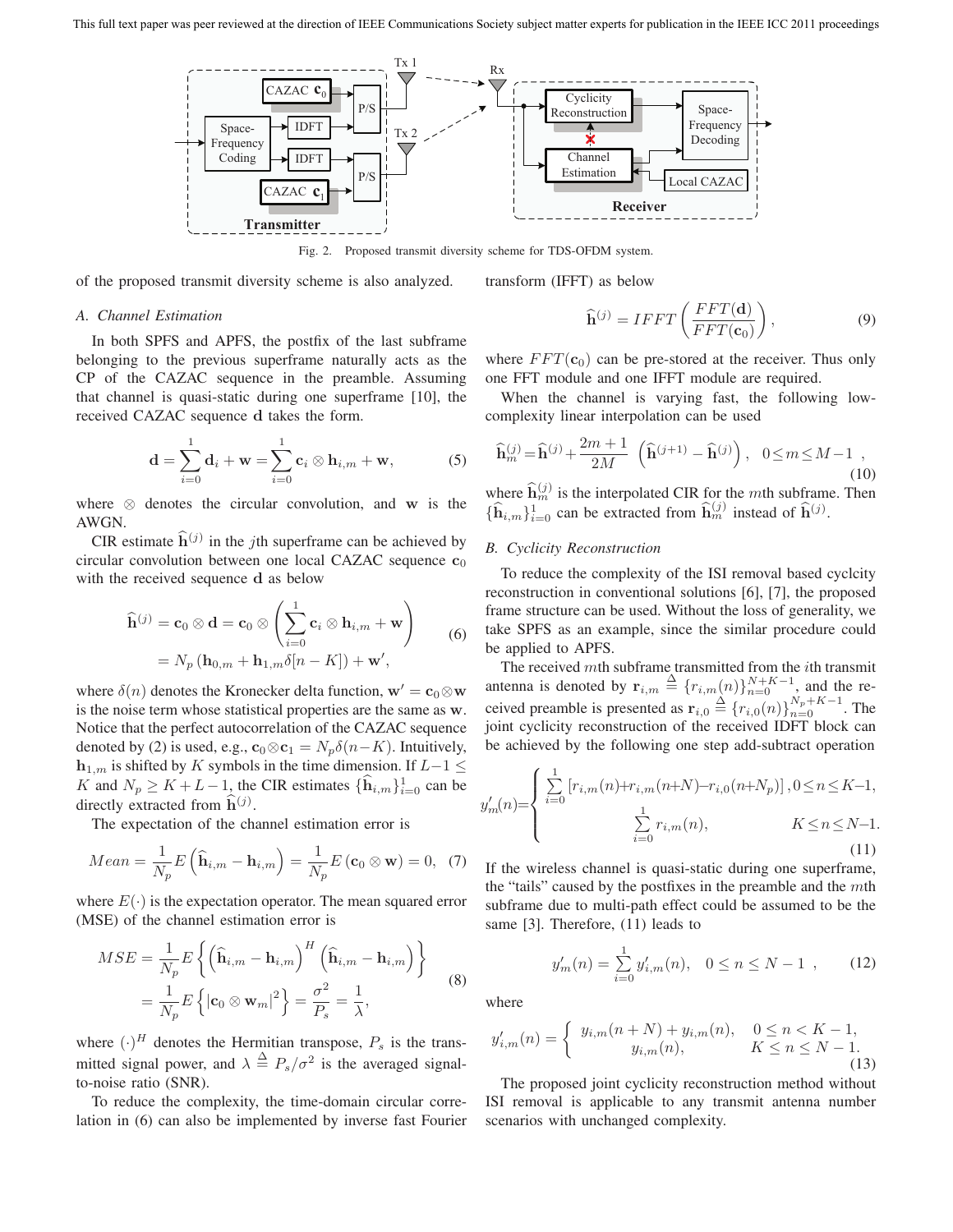## *C. Spectral Efficiency*

The TS as well as the CP/postfix would decrease the spectral efficiency of TDS-OFDM systems. Table I compares the spectral efficiency of the conventional solutions with the proposed SPFS and APFS.

| TABLE I |                                 |  |  |  |  |  |
|---------|---------------------------------|--|--|--|--|--|
|         | SPECTRAL EFFICIENCY COMPARISON. |  |  |  |  |  |

|                         | Spectral Efficiency |  |
|-------------------------|---------------------|--|
| ST/SF coded TS [6], [7] | $N/(N+2K)$          |  |
| Proposed SPFS           | $N/(N+K+3K/M)$      |  |
| Proposed APFS           | $N/(N+K+2K/M)$      |  |

The spectral efficiency of the propose SPFS is higher than that of the conventional solutions when  $M > 3$ , while slightly lower than that of the APFS. However, due to its more flexible adaptation to channel variance and the fact that postfix in SPFS can be regarded as "unique word" for low-complexity frequency domain equalization [11], SPFS is preferred for the proposed transmit diversity scheme.

# *D. Computational Complexity*

Regarding to channel estimation and cyclicity reconstruction, Table II compares the computational complexity between the conventional solutions and the proposed scheme. All the operations in Table II are based on  $N_p$ -symbol block.

TABLE II COMPUTATIONAL COMPLEXITY COMPARISON.

|              |            | FFT/IFFT Division Convolution Addition Subtraction |          |
|--------------|------------|----------------------------------------------------|----------|
| ST coded [6] | $2 + N_T$  | $2N_{T}$                                           | $2N_{T}$ |
| SF coded [7] | $2 + 2N_T$ | $2N_{T}$                                           | $2N_{T}$ |
| Proposed     |            | $\lceil$                                           |          |

Computational complexity can be evaluated in terms of multiplications. Taking the typical values  $N_p = 256$ ,  $N_T = 2$ for example, the complexity of the proposed scheme is only 7.20% of the ST coded PN based solution [6], and 6.71% of the SF coded TS based scheme [7].

# IV. SIMULATION RESULTS

Simulations were carried out to investigate the performance of the proposed transmit diversity scheme for TDS-OFDM systems without channel coding and interleaving. The major system parameters are configured as below: 1) The signal bandwidth is 7.56 MHz with the central frequency of 770 MHz in the television ultra high frequency (UHF) band; 2)  $N = 3780, K = 256, M = 2; 3$  QPSK modulation was adopted; 4) The symbol rate was 7.56 MHz, and the sub-carrier spacing was 2 kHz; 5) The DTTB test channel model Brazil E [12] with the maximum delay of 2  $\mu$ s and the ITU defined channel model Vehicular B [13] with the maximum delay of 20  $\mu$ s were used in the simulation. For Rayleigh fading channels, the maximum Doppler spread of 20 Hz and 100 Hz were considered with the corresponding receiver velocity of 28 km/h (slow time-varying) and 140 km/h (fast time-varying) in UHF band, respectively.

The proposed scheme was compared with other three types of systems: the single-antenna TDS-OFDM [3], the ST coded PN sequence [6] and the SF coded TS [7] based TDS-OFDM transmit diversity solutions, in terms of BER performance as a function of SNR.

Fig. 3 compares the BER performance between the proposed SPFS and APFS over Brazil E channel. It is clear that SPFS and APFS have very close performances, since they share the identical channel estimation and cyclicity reconstruction algorithms. Considering the discussion in Section III-C, it is recommended to adopt SPFS in the actual implementation. Therefore, only the proposed SPFS (denoted as "Proposed" for simplicity) is investigated in the following parts.

Fig. 4 shows the BER performance over the weakly frequency-selective Brazil E channel with the receiver velocity of 140 km/h. Compared with the single-antenna scheme, obvious BER improvement can be achieved. Fig. 4 indicates that the conventional solutions work well under the weakly frequency-selective and fast fading channels, while the proposed scheme has the best performance.

Fig. 5 and Fig. 6 present the BER performance over the deeply frequency-selective Vehicular B channel with the receiver velocity of 28 km/h and 140 km/h, respectively. The SF coded TS based transmit diversity solution [7] performs even worse than the single-antenna system without transmit diversity over the deeply frequency-selective channels. This is caused by the poor performance of channel estimation and cyclicity reconstruction of [7] when the CFRs over two adjacent subcarriers of the TS have large differences. It also shows that the proposed scheme has superior performance to the conventional solutions. Notice that  $M = 2$  is selected for SPFS over fast fading channels, thus the spectral efficiency loss of 2.55% is expected compared with conventional solutions.

Compared with to the ST coded PN based solution [6], the proposed scheme can achieve more accurate CIR estimates over the preambles in the superframes, and channel variation



Fig. 3. BER performance comparison between the proposed SPFS and APFS over Brazil E channel.